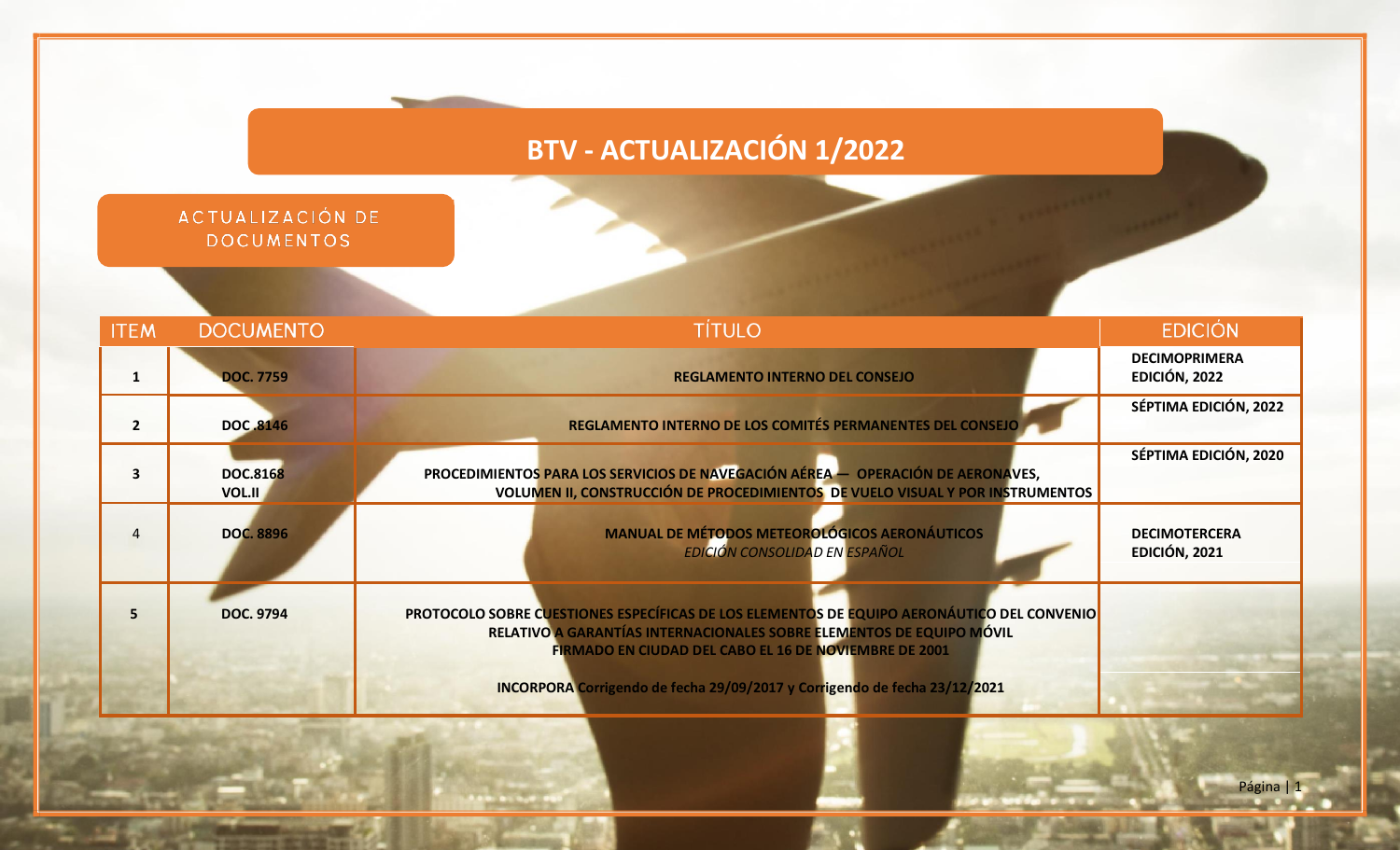| 6  | DOC.9261          | <b>MANUAL DE HELIPUERTOS</b><br>EDICIÓN CONSOLIDAD EN ESPAÑOL                                                                                                                                | <b>QUINTA EDICIÓN, 2021</b>                          |
|----|-------------------|----------------------------------------------------------------------------------------------------------------------------------------------------------------------------------------------|------------------------------------------------------|
|    | <b>DOC. 9646</b>  | <b>BANCO DE DATOS DE EMISIONES DE ESCAPE DEL MOTOR DE LA OACI</b>                                                                                                                            |                                                      |
| 8  | <b>DOC. 9864</b>  | NORMAS Y PROCEDIMIENTOS PARA EL REGISTRO INTERNACIONAL                                                                                                                                       | <b>NOVENA EDICIÓN, 2022</b>                          |
| 9  | <b>DOC. 9893</b>  | REGLAMENTO INTERNO DE LA COMISIÓN DE EXPERTOS DE LA AUTORIDAD SUPERVISORA DEL REGISTRO<br><b>INTERNACIONAL</b>                                                                               | <b>TERCERA EDICIÓN, 2021</b>                         |
| 10 | <b>DOC. 9905</b>  | MANUAL DE DISEÑO DE PROCEDIMIENTOS DE PERFORMANCE DE NAVEGACIÓN REQUERIDA CON AUTORIZACIÓN<br><b>OBLIGATORIA (RNP AR)</b><br>EDICIÓN CONSOLIDAD EN ESPAÑOL                                   | <b>TERCERA EDICIÓN, 2021</b>                         |
| 11 | <b>DOC. 10047</b> | MANUAL DE VIGILANCIA DE LA SEGURIDAD DE LA AVIACIÓN - ESTABLECIMIENTO Y GESTIÓN DE UN SISTEMA<br>ESTATAL DE VIGILANCIA DE LA SEGURIDAD DE LA AVIACIÓN<br><b>INCORPORA EL CORRIGENDO N° 2</b> | <b>SEGUNDA EDICIÓN</b><br>(REVISADA), 2021           |
| 12 | <b>DOC. 10056</b> | MANUAL ON AIR TRAFFIC CONTROLLER COMPETENCY-BASED TRAINING AND ASSESSMENT<br><b>VOLUME I - AIR TRAFFIC CONTROL (ATC) (INGLÉS)</b>                                                            | <b>SECOND EDITION,</b><br>(ADVANCE UNEDITED)<br>2022 |
|    |                   | <b>MANUAL ON AIR TRAFFIC CONTROLLER COMPETENCY-BASED TRAINING AND ASSESSMENT</b><br><b>VOLUME II - ON-THE-JOB TRAINING INSTRUCTOR (OJTI)</b> (INGLÉS)                                        | <b>SECOND EDITION,</b><br>(ADVANCE UNEDITED)<br>2022 |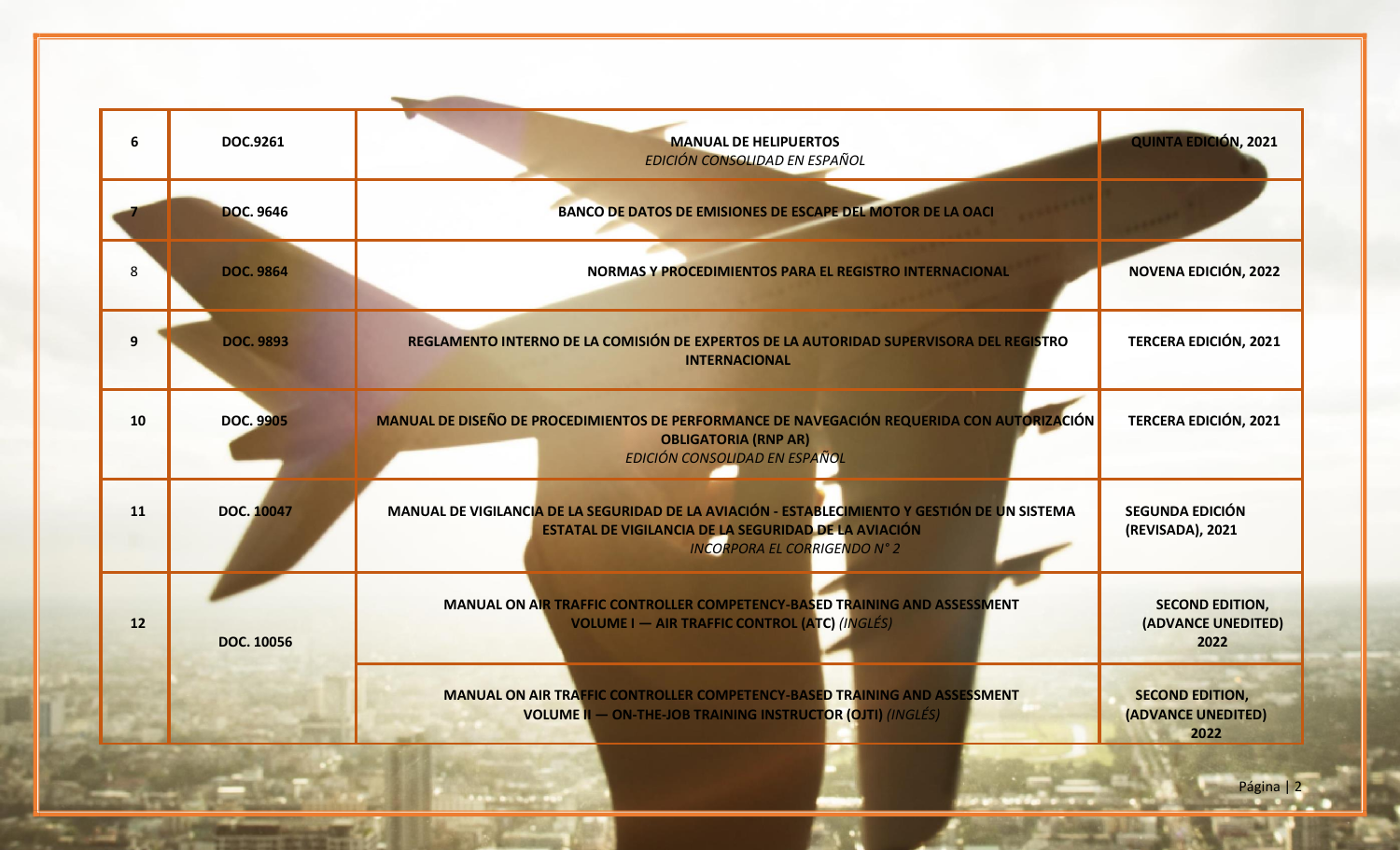| 13 | <b>DOC. 10062</b> | MANUAL ON THE INVESTIGATION OF CABIN SAFETY ASPECTS IN ACCIDENTS AND INCIDENTS | EDICIÓN CONSOLIDAD EN INGLÉS                               | <b>SECOND EDITION, 2022</b> |
|----|-------------------|--------------------------------------------------------------------------------|------------------------------------------------------------|-----------------------------|
| ю. | <b>DOC. 10153</b> | EDICIÓN CONSOLIDAD EN INGLÉS                                                   | <b>GUIDANCE ON THE PREPARATION OF AN OPERATIONS MANUAL</b> | <b>FIRST EDITION, 2021</b>  |
|    |                   |                                                                                |                                                            |                             |
|    |                   |                                                                                |                                                            |                             |
|    |                   |                                                                                |                                                            |                             |
|    |                   |                                                                                |                                                            |                             |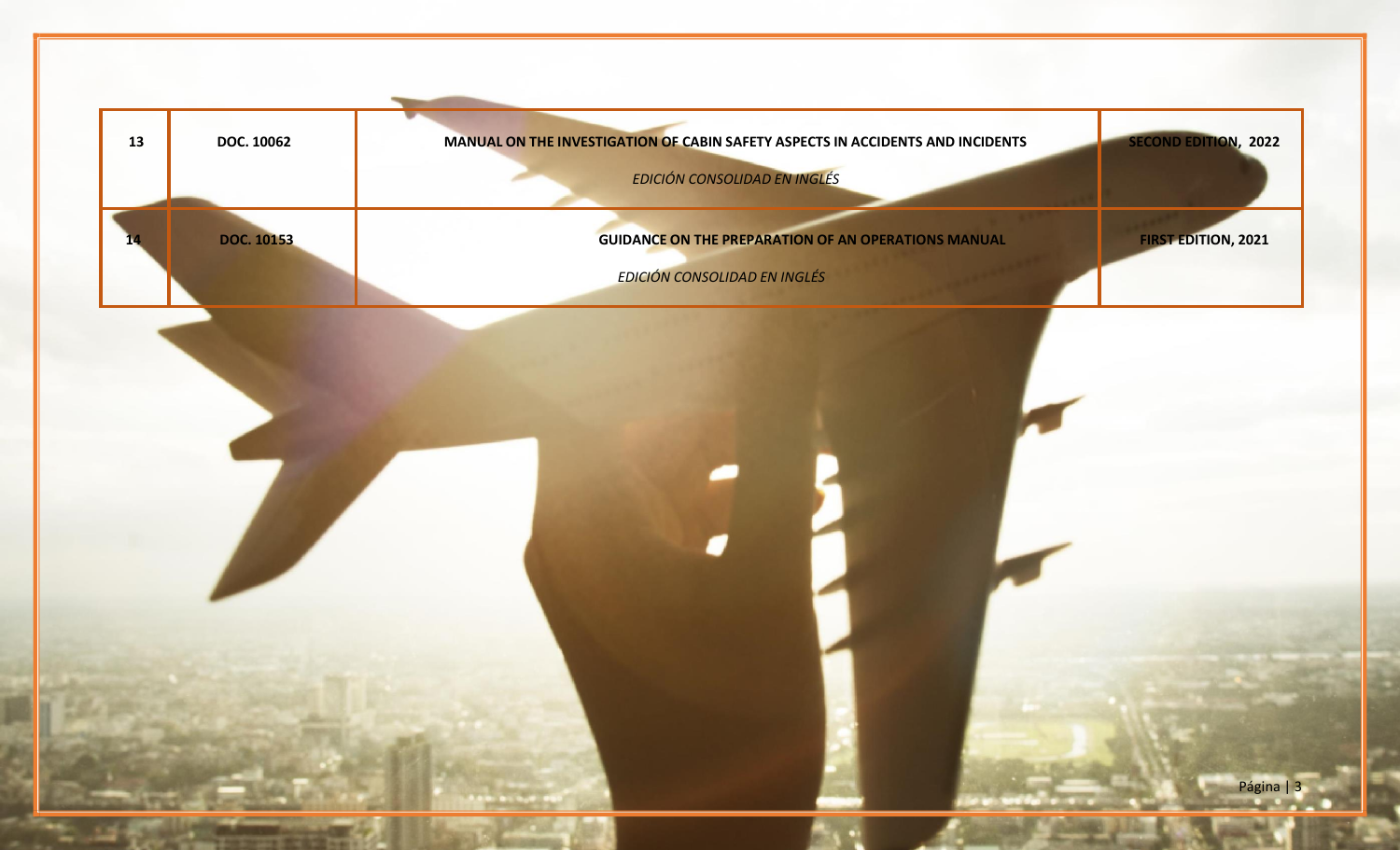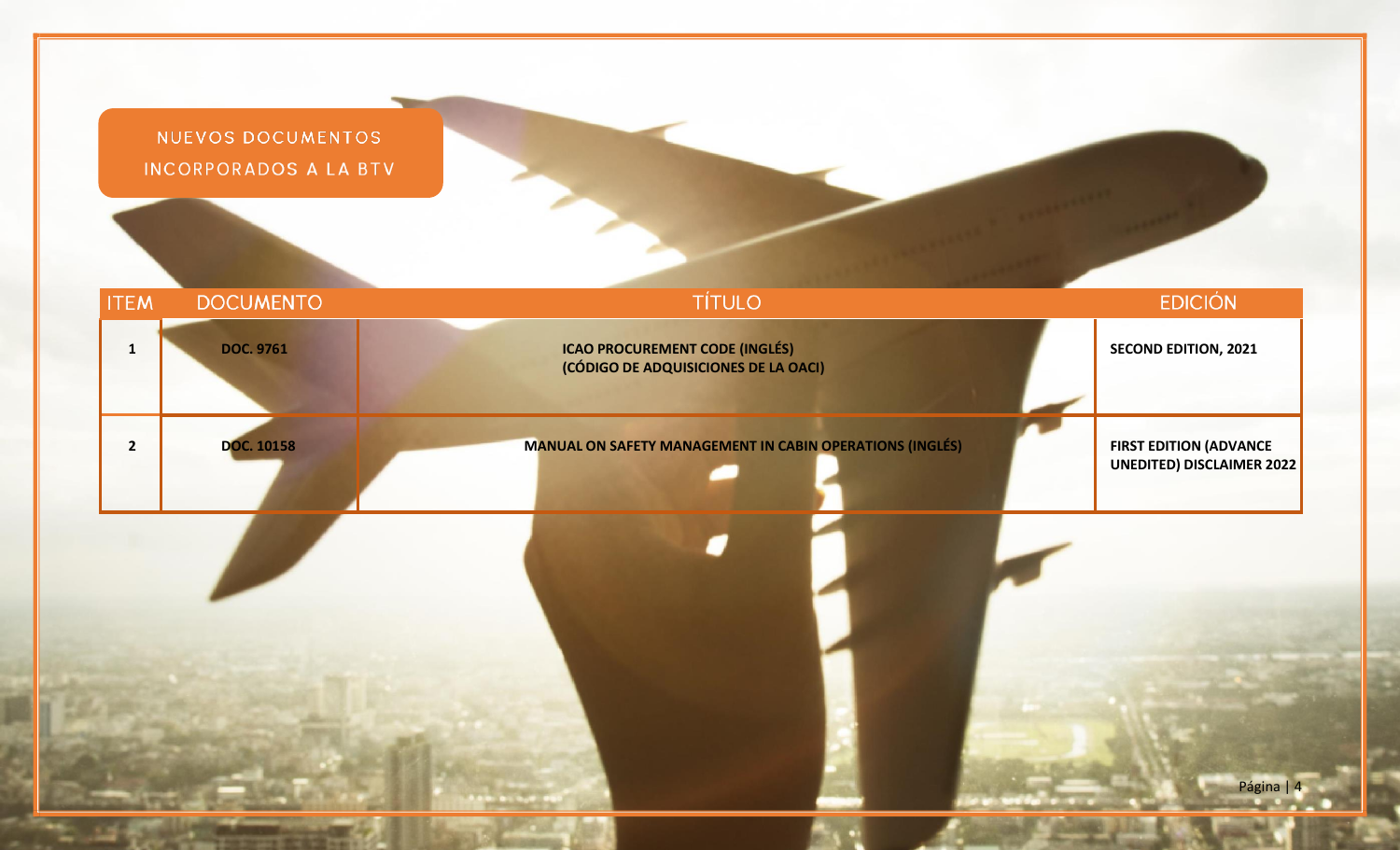| <b>ITEM</b>             | <b>DOCUMENTO</b>                   | <b>TÍTULO</b>                                                                              | <b>EDICIÓN</b>                 |
|-------------------------|------------------------------------|--------------------------------------------------------------------------------------------|--------------------------------|
| $\mathbf{1}$            | <b>ANEXO1</b>                      | <b>LICENCIAS AL PERSONAL</b><br><b>ENMIENDA 178</b>                                        | DECIMOTERCERA EDICIÓN,<br>2020 |
| $\overline{2}$          | <b>ANEXO 6</b><br><b>OPERACIÓN</b> | <b>PARTE I</b><br>TRANSPORTE AÉREO COMERCIAL INTERNACIONAL - AVIONES<br><b>ENMIENDA 47</b> | UNDÉCIMA EDICIÓN, 2018         |
|                         | DE<br><b>AERONAVES</b>             | <b>PARTE II</b><br>AVIACIÓN GENERAL INTERNACIONAL - AVIONES<br><b>ENMIENDA 40</b>          | DÉCIMA EDICIÓN, 2018           |
|                         |                                    | <b>PARTE III</b><br>OPERACIONES INTERNACIONALES - HELICÓPTEROS<br><b>ENMIENDA 24</b>       | DÉCIMA EDICIÓN, 2020           |
| $\overline{\mathbf{3}}$ | <b>ANEXO 7</b>                     | MARCAS DE NACIONALIDAD Y DE MATRÍCULA DE LAS AERONAVES<br><b>ENMIENDA 7</b>                | <b>SEXTA EDICIÓN, 2012</b>     |